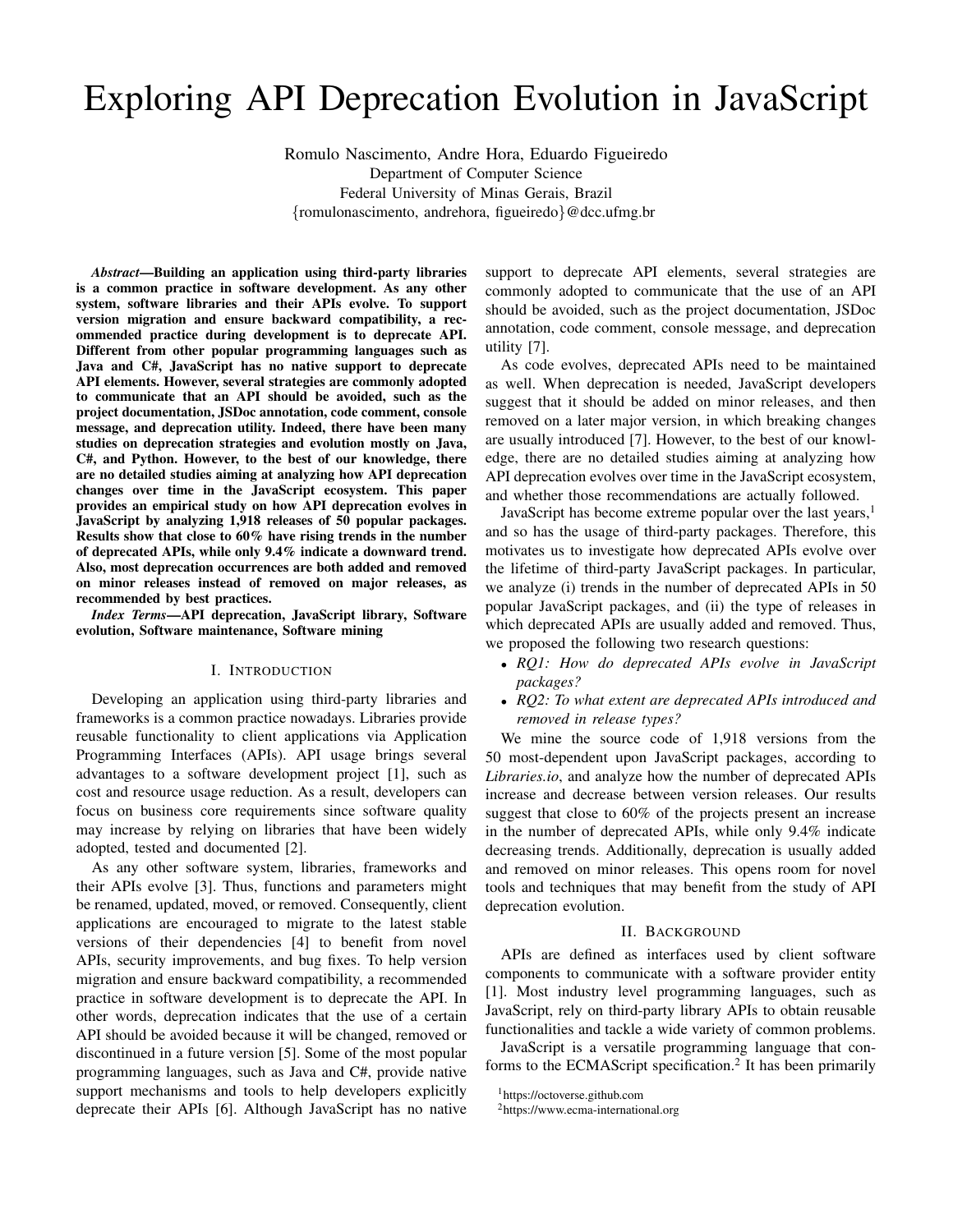designed and known as a language for rendering dynamic content on the client-side of Web applications. More recently, JavaScript has also been used as a server-side language through the use of the Node.js environment. $3$  Software reuse has become a key factor for a cost and time efficient software development project [8]. This scenario has led to the emergence of software repositories, such as npm, that provide a centralized and simplified management and distribution of software packages. Such packages hosted in npm provide reusable functionality to client applications via APIs.

Unlike other popular programming languages, such as Java and C#, JavaScript provides no native deprecation mechanisms. In addition, there are no recommendations from ECMA International or TC39 on how to properly deprecate JavaScript code. Thus, numerous deprecation mechanisms are used, alone or combined, in JavaScript packages, such as project documentation, console message, JSDoc annotation, and code comment [7]. Despite the growth on the usage of JavaScript external libraries and APIs, little is known how such API deprecation mechanisms are introduced and maintained over time. Additionally, to our best knowledge, there are no detailed studies aiming at analyzing API deprecation evolution in the JavaScript ecosystem.

## III. STUDY DESIGN

### *A. Selecting Candidate JavaScript Packages and Versions*

To answer the research questions presented in the introduction, we analyzed popular JavaScript packages. We then investigated how deprecation evolved and when deprecated APIs are usually introduced or removed. We start by selecting the top-50 JavaScript packages sorted by the number of dependents on *Libraries.io*, a popular discovery service that indexes data from packages managers.<sup>4</sup> They track package releases, project's code, dependencies, and other useful information about open-source projects from a wide variety of programming languages. Thus, *Libraries.io* is a good data source for highly dependent JavaScript packages. We used the RESTful API<sup>5</sup> provided by *Libraries.io* to list the top-50 JavaScript packages with the most dependents count.

Figure 1 presents some statistics of the selected projects, retrieved in July, 2021, from Libraries.io. It presents box plots with the number of npm dependents (Figure 1a), and GitHub forks (Figure 1b), and GitHub stars (Figure 1c). The selected projects are highly popular in terms of dependents (median of 72.3K), forks (median of 1.1K), and stars (median of 15.7K). The top-3 libraries with most dependent have 280K, 235K, and 172K clients, respectively.

For each project, we downloaded all versions, considering their latest patch releases. We also removed unstable versions (such as alpha and beta) to avoid possible inconsistencies in the number of deprecated APIs between releases.



(c) GitHub stars

Fig. 1: Overview of the selected JavaScript packages

#### *B. Searching for Deprecation Occurrences*

We downloaded the source code of all versions from the 50 selected packages, up to their latest stable version on July 2021. Next, we searched for all occurrences of the substring *deprecat* on JavaScript files to find possible deprecation candidates in all package versions, as recommended by prior literature [7]. We also tried the keyword *obsolete*, but only an insignificant number of occurrences were found, and none of them indicated deprecation. Thus, we focused on *deprecat* occurrences only. Furthermore, we only considered main source code files, excluding test, minified, and non-JS files (e.g., CSS and HTML) to avoid noisy data.

Next, we rely on Flow,<sup>6</sup> a well-known JavaScript code parsing library maintained by Facebook, to parse each file containing deprecation candidates, and to generate their corresponding abstract syntax trees (ASTs). For each AST, we visit its nodes to find deprecation occurrences of four types: deprecation utility, code comment, JSDoc annotation, and console message (as defined by prior research on JavaScript API deprecation [7]). For each package, we compute how many deprecated APIs each version has.

Furthermore, to answer RQ2, we assess whether the number of deprecated APIs tends to increase or decrease between releases and in which type of release it occurred (major or minor according to Semantic Versioning).<sup>7</sup>

## *C. Identifying Deprecation Trends*

Finally, using the historical number of deprecated APIs for each project, we use the Mann-Kendall Trend Test (MK Test) to verify if there is an upward or downward trend on the deprecation occurrences. The MK test evaluates whether a set of historical values tend to increase or decrease over time. It is based on a non-parametric form of monotonic trend regression analysis. To perform the trend test, we relied on the pymannkendall package [9]. It exposes a function that receives a vector of values and outputs a named tuple

<sup>3</sup>https://nodejs.org/en/

<sup>4</sup>https://libraries.io/platforms

<sup>5</sup>https://libraries.io/apiproject-search

<sup>6</sup>https://flow.org <sup>7</sup>https://semver.org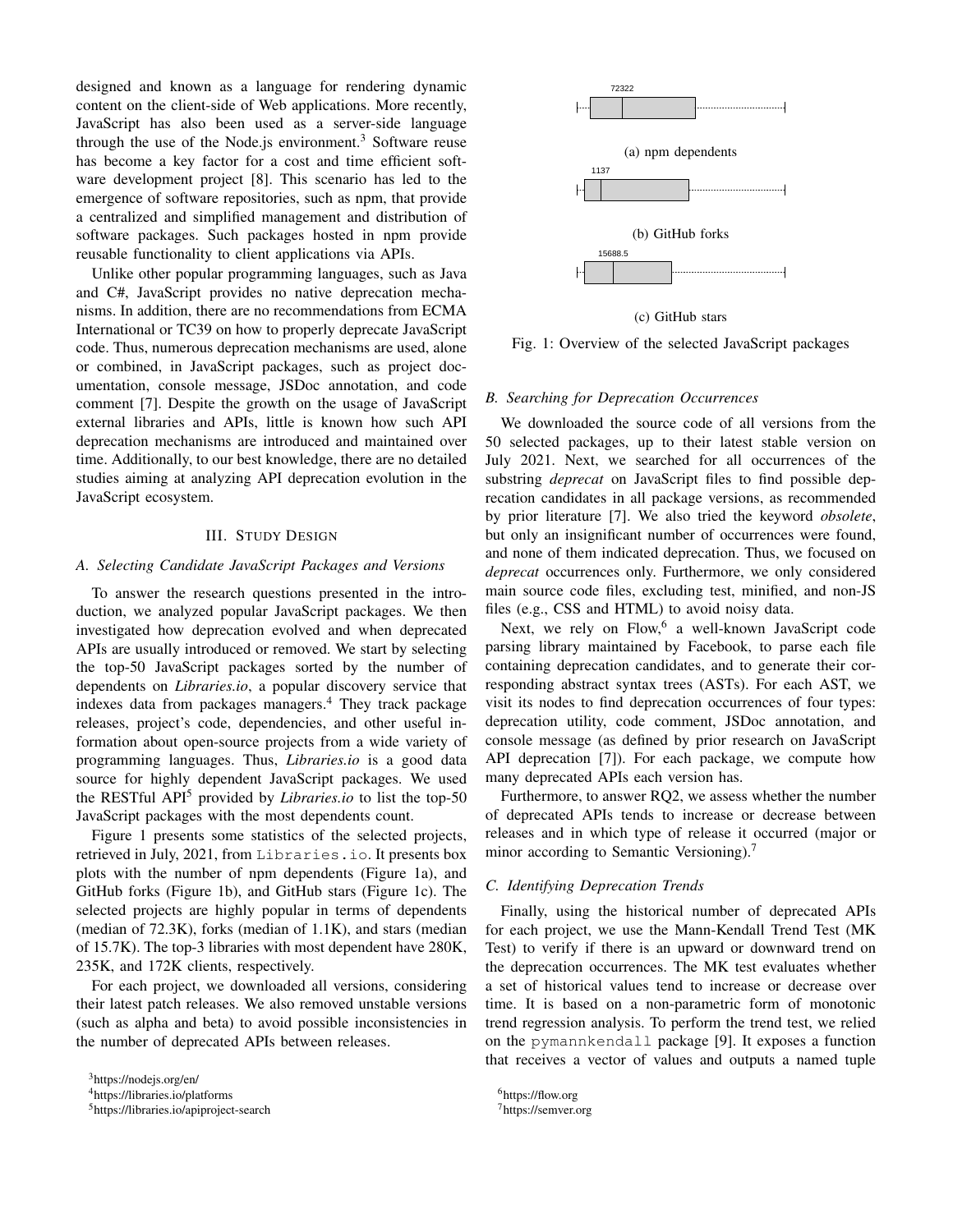containing the trend (increasing, decreasing, or no trend), the p-value of the significance test, the Mann-Kendal's score S, and the Kendall  $\tau$  value. The null hypothesis of no trend is rejected when S and  $\tau$  are significantly different from zero.

## IV. RESULTS

# *A. RQ1. How do deprecated APIs evolve in JavaScript packages?*

Table I presents the deprecation trend results of the analyzed packages. The first column indicates the trend results for each package. The second and third columns describe the package names and the number of analyzed releases. In the last column, we display line plots representing the evolution in the number of deprecated APIs. We found 18 packages (36%), out of 50, with no deprecation occurrences (shown as *No Deprec.*). From 32 packages with deprecation occurrences, 22 (69%) packages present statistically significant trends (pvalue  $> 0.05$ : 19 (59.4%) suggest an upward trend, while 3 (9.4%) packages indicate a downward trend. Finally, 10 (31.2%) packages present no statistically significant trend.

In addition to the overall number of deprecated over time, we also investigated how specific deprecation mechanisms evolve. In particular, we consider the deprecation mechanisms code comment, JSDoc annotation, console message, and deprecation occurrence. As summarized in Table II, the first column presents the deprecation mechanisms, while the second, third, and fourth columns present the trend results. The total of packages in the last row is greater than the sum of packages with deprecated APIs (32) because the same package might adopt more than one mechanism.

Considering the deprecation *code comment*, we found 29 packages with deprecation occurrences. From those, 17 packages (58.7%) present an increasing trend in the usage of this mechanism, while 5 (17.2%) show a decreasing trend. Regarding the deprecation *JSDoc annotation*, we detected 8 packages with deprecation occurrences: 5 (62.5%) with an upward and 1 (12.5%) with a downward trend. For *console message*, there were 17 packages with deprecation occurrences: 4 (23.5%) with an upward and 5 (29.4%) with a downward trend. Finally, we detected 20 packages with *deprecation utility*: 14 (70%) with an upward trend.

*RQ1 summary*: Close to 60% of the analyzed packages present an increase in the number of deprecated APIs, while only 9.4% show decreasing trends. In particular, 70% of the packages with *deprecation utility* present upward trends. On the other hand, the deprecation mechanisms with higher downward trends is *console message* (29.4% of the packages).

# *B. RQ2. To what extent are deprecated APIs introduced and removed in release types?*

Table III presents the number of major and minor releases launched among the analyzed packages, and the number of

TABLE I: Mann-Kendall Trend Test results of deprecation occurrences on analyzed packages

| babel-loader<br>19<br>31<br>chai<br>44<br>commander<br>eslint<br>146<br>eslint-config-prettier<br>55<br>eslint-plugin-import<br>52<br>eslint-plugin-react<br>75<br>48<br>express<br>24 |
|----------------------------------------------------------------------------------------------------------------------------------------------------------------------------------------|
|                                                                                                                                                                                        |
|                                                                                                                                                                                        |
|                                                                                                                                                                                        |
|                                                                                                                                                                                        |
|                                                                                                                                                                                        |
|                                                                                                                                                                                        |
|                                                                                                                                                                                        |
|                                                                                                                                                                                        |
| gulp                                                                                                                                                                                   |
| Upward<br>lint-staged<br>38                                                                                                                                                            |
| mocha<br>66                                                                                                                                                                            |
| 38<br>moment                                                                                                                                                                           |
| 36<br>prettier                                                                                                                                                                         |
| react-dom<br>27                                                                                                                                                                        |
| 87<br>request                                                                                                                                                                          |
| rollup<br>154                                                                                                                                                                          |
| sinon<br>53                                                                                                                                                                            |
| 18<br>vue                                                                                                                                                                              |
| webpack<br>132                                                                                                                                                                         |
| @babel/preset-env<br>15                                                                                                                                                                |
| Downward<br>lodash<br>48                                                                                                                                                               |
| webpack-cli<br>18                                                                                                                                                                      |
| axios<br>21                                                                                                                                                                            |
| babel-core<br>41                                                                                                                                                                       |
| 9<br>babel-preset-env                                                                                                                                                                  |
| 36<br>core-js                                                                                                                                                                          |
| 44<br>fs-extra                                                                                                                                                                         |
| No Trend<br>html-webpack-plugin<br>55                                                                                                                                                  |
| 5<br>prop-types                                                                                                                                                                        |
| 38<br>react                                                                                                                                                                            |
| 8<br>vue-template-compiler                                                                                                                                                             |
| webpack-dev-server<br>45                                                                                                                                                               |
| @babel/cli<br>13                                                                                                                                                                       |
| @babel/core<br>15                                                                                                                                                                      |
| babel-cli<br>19                                                                                                                                                                        |
| babel-eslint<br>18                                                                                                                                                                     |
| babel-preset-es2015<br>13                                                                                                                                                              |
| babel-preset-react<br>10                                                                                                                                                               |
| chalk<br>15                                                                                                                                                                            |
| 16<br>coveralls                                                                                                                                                                        |
| cross-env<br>11                                                                                                                                                                        |
| No Deprec.<br>43<br>css-loader                                                                                                                                                         |
| eslint-plugin-jsx-a11y<br>25                                                                                                                                                           |
| eslint-plugin-prettier<br>14                                                                                                                                                           |
| file-loader<br>21                                                                                                                                                                      |
| husky<br>36                                                                                                                                                                            |
| 58<br>nyc                                                                                                                                                                              |
| rimraf<br>10                                                                                                                                                                           |
| sass-loader<br>29                                                                                                                                                                      |
| style-loader<br>26                                                                                                                                                                     |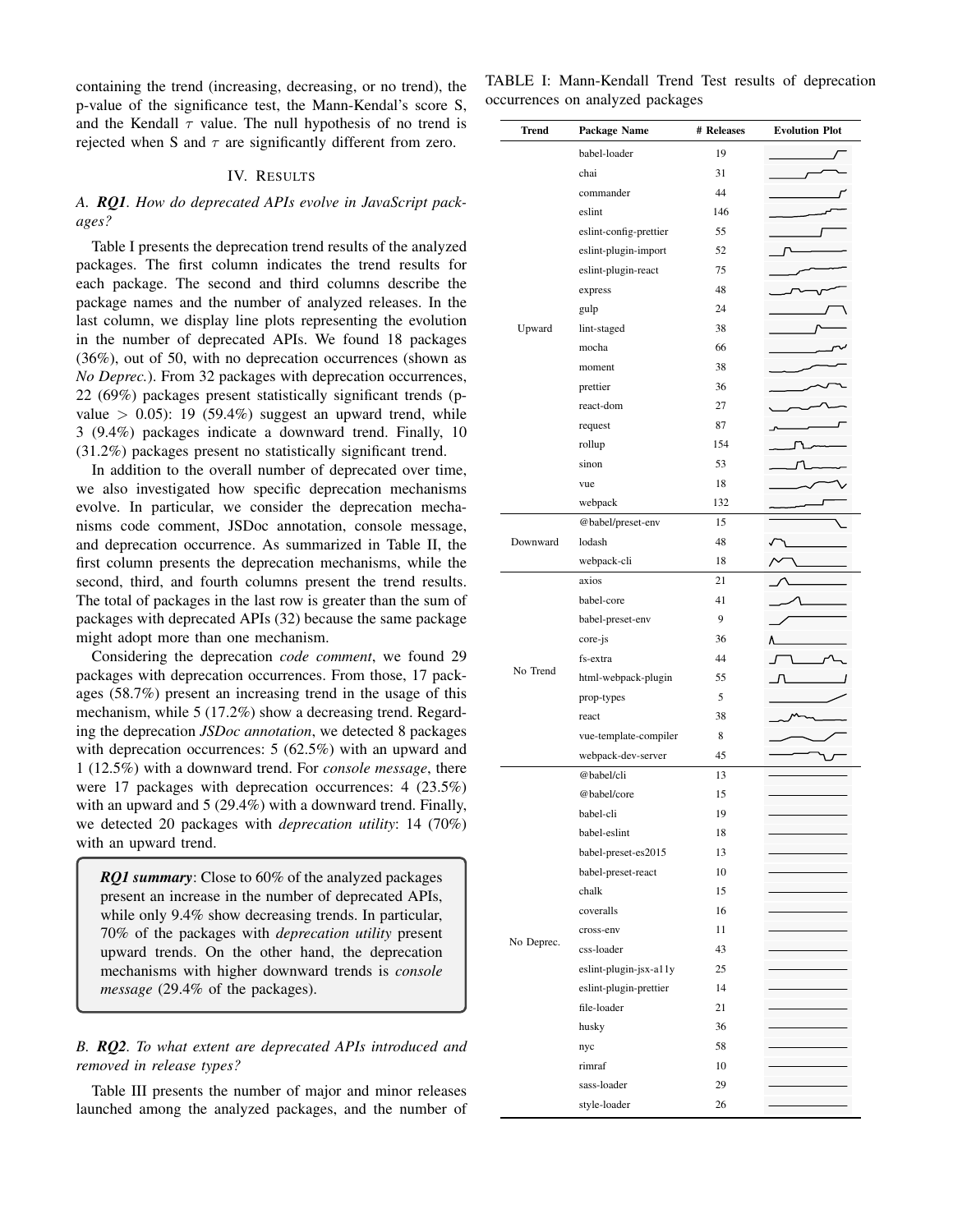TABLE II: Mann-Kendall Trend Test results of deprecation occurrences on analyzed, considering individual deprecation mechanisms

| <b>Deprecation Mechanism</b>                   | <b>Upward Trends</b>     | <b>Downward Trend</b>      | <b>No Trend</b>            |
|------------------------------------------------|--------------------------|----------------------------|----------------------------|
| Code Comment                                   | 17(58.7%)                | $5(17.2\%)$                | $7(24.1\%)$                |
| <b>JSDoc</b> Annotation                        | 5(62.5%)<br>4 $(23.5\%)$ | $1(12.5\%)$<br>$5(29.4\%)$ | $2(25.0\%)$<br>$8(47.1\%)$ |
| Console Messages<br><b>Deprecation Utility</b> | 14 (70.0%)               | $0(0.0\%)$                 | $6(30.0\%)$                |
| Total                                          | 40                       | 11                         | 23                         |

increased and decreased deprecated APIs. In total, we identified 127 major releases. In those releases, packages increased their number of deprecated APIs 57 times and decreased in 19 cases. Thus, we have an increase ratio of 0.45 and a decrease ratio of 0.15 deprecated API by major release. When we look at minor releases, we observe 1,357 launches. In those minor releases, they increased their number of deprecated APIs 1,246 times and decreased 718 times. Hence, we have an increase ratio of 0.92, and a decrease ratio of 0.53 deprecated API by a minor release. These results reveal that different from what the JavaScript community recommends [7], popular JavaScript packages usually add and remove deprecated APIs on minor releases instead of removing on major releases.

TABLE III: List of selected projects and number of versions

| <b>Release Type</b> | Number of       | <b>Number of Increased</b> | <b>Number of Decreased</b> |
|---------------------|-----------------|----------------------------|----------------------------|
|                     | <b>Releases</b> | <b>Deprecated APIs</b>     | <b>Deprecated APIs</b>     |
| Major               | 127             | 57 (0.45/release)          | $19(0.15/\text{release})$  |
| Minor               | 1.357           | 1246 (0.92/release)        | 718 (0.53/release)         |

*RQ2 summary*: Popular JavaScript packages usually add and remove deprecated APIs on minor releases instead of removing them on major releases. It is worth noticing that removing deprecated APIs in minor versions might cause developers to experience breaking changes on their projects since minor releases are not supposed to be breaking, according to Semantic Versioning.

## V. DISCUSSION AND IMPLICATIONS

Overall, from our analysis of 1,918 releases of 50 JavaScript packages, results suggest that 60% of packages show rising trends in the number of deprecated APIs. This implies that as libraries evolve, and the number of APIs increase, more APIs might need to be deprecated. However, this result might also indicate that deprecated APIs are not consistently removed as new ones are added. Retaining old deprecated APIs might degrade code quality, and require more effort to maintain them. *For that reason, we suggest that JavaScript package maintainers should plan removal dates for deprecated APIs, and retain less deprecated code.*

When we look at deprecation approaches, we observe that several mechanisms are adopted to deprecate APIs. Additionally, such deprecation mechanisms are not consistently

added and removed over time. For instance, the usage of deprecation utilities shows more upward trends (70%) when compared to other mechanisms. Although different deprecation mechanisms provide different functionalities, the lack of consistency makes it more complicated to maintain deprecated APIs. Additionally, different from what the JavaScript community recommends [7], our investigation suggests that popular JavaScript packages usually add and remove deprecated APIs on minor releases instead of removing on major releases. Removing deprecated APIs in minor versions might cause developers to experience breaking changes on their projects since minor releases are not supposed to be breaking. *Therefore, we argue that there is a strong need to create official deprecation rules and approaches for JavaScript APIs and make sure maintainers are consistent while implementing them.*

Lastly, JavaScript IDEs are currently not able to detect nor manage all mechanisms used for deprecation. Thus, package developers need to put a great effort into maintaining deprecated APIs. Having such management overhead, maintainers might overlook such APIs during package evolution. *This way, JavaScript developers could benefit productively from novel automated tools for helping maintainers manage deprecation (e.g., detecting retained deprecated APIs)*.

## VI. THREATS TO VALIDITY

The study presented in this paper has some limitations that could potentially threaten our results, as we explain next. First, we focused the historical analysis on 50 popular JavaScript open-source packages, according to Libraries.io. Those packages might not be representative. To mitigate this threat, we selected widely adopted packages, with a large number of dependent clients.

Second, to identify deprecation occurrences, we only searched for matches of *deprecat*. We tried to find other occurrences by using the keyword *obsolete*, but only an insignificant number of occurrences were found, and none of them indicated deprecation. Thus, we focused on *deprecat* occurrences. Although being deliberate, this choice might have caused us to miss cases in which other terms are used.

Finally, the deprecation search script was implemented upon Flow, a well-known JavaScript code parsing library maintained by Facebook, and, thus, the risk of errors is reduced, but exists. Additionally, we have manually inspected its output (each sample with a confidence level of 95% and a confidence interval of 5%). We find a precision of 98% for deprecation utility, 81% for code comment, 100% for JSDoc comment, and 100% for console message. Thus, we considered that such results provided an acceptable level of confidence for this study.

## VII. RELATED WORK

Sawant et al. [6], [10], [11] conducted several studies to investigate Java API deprecation practices. The authors assessed the impacts, the needs, the reasons, and the patterns of API deprecation. They observed that the Java deprecation mechanism does not address all developers needs when it comes